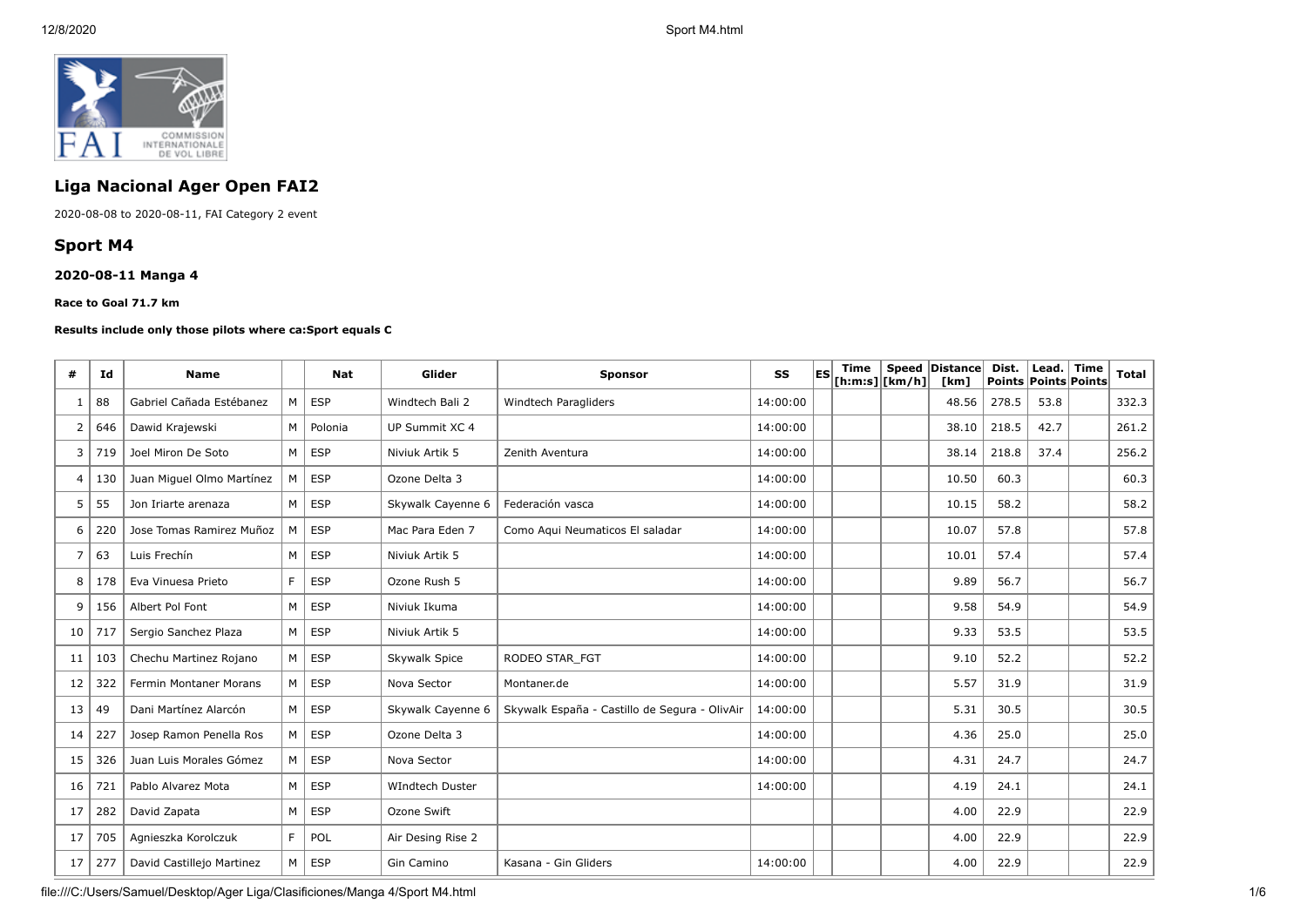| #   | Id  | Name                       |   | <b>Nat</b>  | Glider             | <b>Sponsor</b>                      | SS | <b>IES</b> | Time<br>$[$ h:m:s] $ $ [km/h] $ $ | Speed   Distance  <br>[km] | Dist.<br>Points Points Points | Lead. | Time | <b>Total</b> |
|-----|-----|----------------------------|---|-------------|--------------------|-------------------------------------|----|------------|-----------------------------------|----------------------------|-------------------------------|-------|------|--------------|
| 17  | 250 | Izaskun Azpitarte Astobiza |   | <b>ESP</b>  | Nova Ion           | Federación Vasca de Deportes Aéreos |    |            |                                   | 4.00                       | 22.9                          |       |      | 22.9         |
| 17  | 107 | Jordi Farré Hernández      | M | ESP         | Niviuk Artik 5     | Strip Air                           |    |            |                                   | 4.00                       | 22.9                          |       |      | 22.9         |
| 17  | 174 | Silvio Zugarini            | M | ITA         | Skywalk Cayenne 6  | mi bolsillo                         |    |            |                                   | 4.00                       | 22.9                          |       |      | 22.9         |
| 17  | 204 | Ana Maria Sancho Frisuelos |   | <b>ESP</b>  | Dudek Colt 2       | www.monteholiday.com                |    |            |                                   | 4.00                       | 22.9                          |       |      | 22.9         |
| ABS | 305 | David Quiles Amat          | M | ESP         | Triple Seven Queen | myLightMeter PRO                    |    |            |                                   |                            |                               |       |      | 0.0          |
| ABS | 712 | Hector Vicente García      | M | <b>ESP</b>  | Gin Bonanza 2      |                                     |    |            |                                   |                            |                               |       |      | 0.0          |
| ABS | 89  | Iñigo Redin Michaus        | M | ESP         | Ozone Delta 3      |                                     |    |            |                                   |                            |                               |       |      | 0.0          |
| ABS | 711 | Mario Fernandez Ruyales    | M | ESP         | Gin Bonanza 2      |                                     |    |            |                                   |                            |                               |       |      | 0.0          |
| ABS | 306 | Gadi Wolff                 | M | <b>GER</b>  | <b>BGD Lynx</b>    |                                     |    |            |                                   |                            |                               |       |      | 0.0          |
| ABS | 615 | Harriet Short              | F | Reino Unido | Ozone Alpina 3     |                                     |    |            |                                   |                            |                               |       |      | 0.0          |

## **Task definition**

| <b>No</b> | Leg Dist.        | Id              | <b>Radius</b>    | Open  | Close | <b>Coordinates</b>         | <b>Altitude</b> |
|-----------|------------------|-----------------|------------------|-------|-------|----------------------------|-----------------|
| 1         | $0.0 \text{ km}$ | D <sub>01</sub> | $400 \text{ m}$  | 12:30 | 15:00 | Lat: 42.04635 Lon: 0.74601 | 1560 m          |
| 2 SS      | $3.2 \text{ km}$ | A01             | 2000 m           | 14:00 | 17:30 | Lat: 42.0038 Lon: 0.76657  | 602 m           |
| 3         | $9.0 \text{ km}$ | <b>B08</b>      | 3000 m           | 14:00 | 17:30 | Lat: 42.05183 Lon: 0.6552  | 755 m           |
| 4         | 22.3 km          | <b>B12</b>      | 2000 m           | 14:00 | 17:30 | Lat: 42.00657 Lon: 0.85101 | 367 m           |
| 5         | 36.1 km          | <b>B24</b>      | 3000 m           | 14:00 | 17:30 | Lat: 42.08115 Lon: 1.03123 | 796 m           |
| 6         | 52.4 km          | <b>B42</b>      | $1000 \;{\rm m}$ | 14:00 | 17:30 | Lat: 42.15748 Lon: 0.81287 | 741 m           |
| 7 ES      | 68.9 km          | <b>B27</b>      | 1000 m           | 14:00 | 17:30 | Lat: 42.21497 Lon: 1.02177 | 899 m           |
| 8         | 71.7 km          | A06             | 400 m            | 14:00 | 17:30 | Lat: 42.22223 Lon: 0.97437 | 506 m           |

## **Notes**

| Id  | Name                    | Note    |
|-----|-------------------------|---------|
| 305 | David Quiles Amat       | Ausente |
| 306 | Gadi Wolff              | Ausente |
| 615 | Harriet Short           | Ausente |
| 711 | Mario Fernandez Ruyales | Ausente |
| 712 | Hector Vicente García   | Ausente |
| 89  | Iñigo Redin Michaus     | Ausente |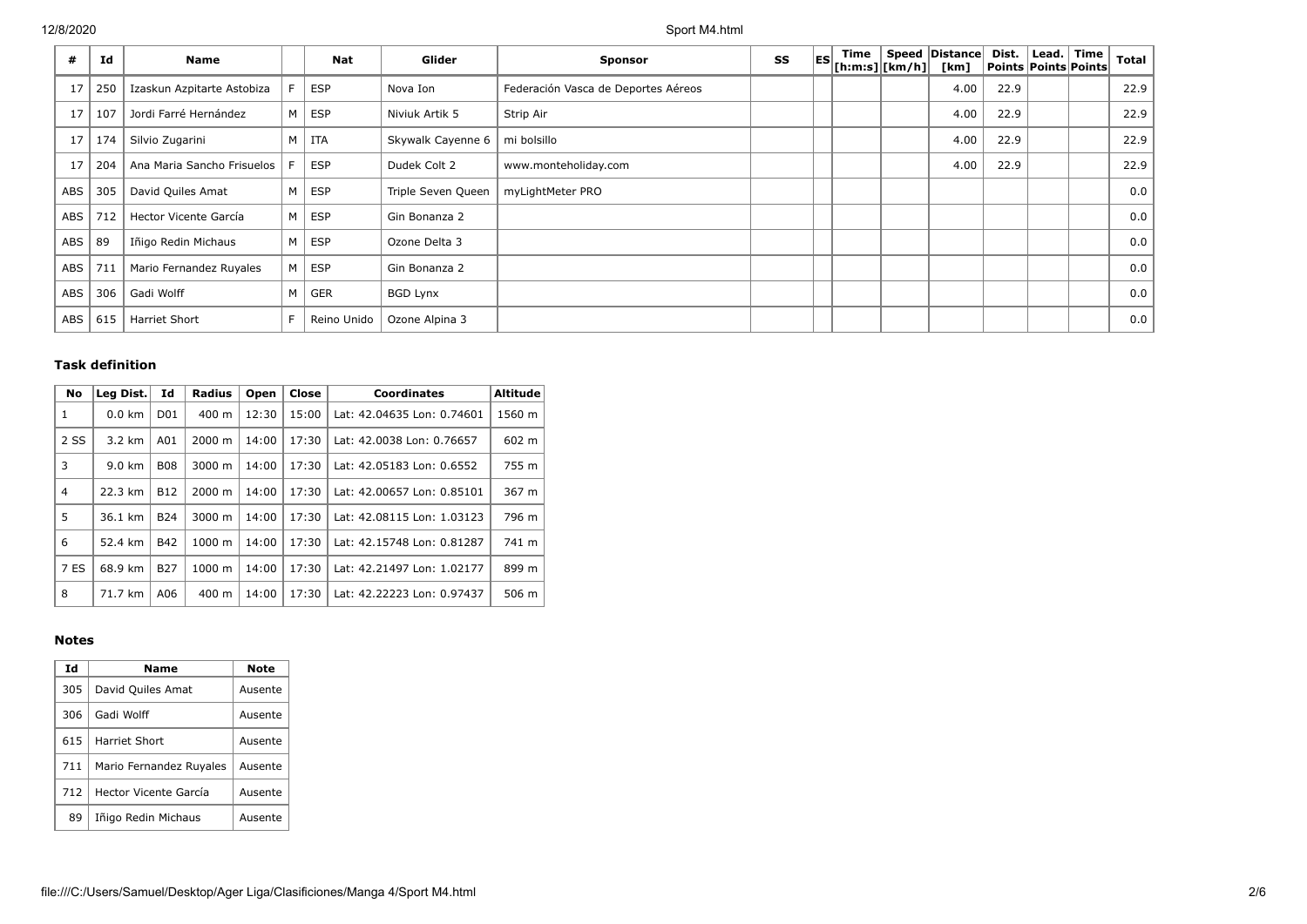12/8/2020 Sport M4.html

**Pilots not yet processed (NYP)**

**Id Name**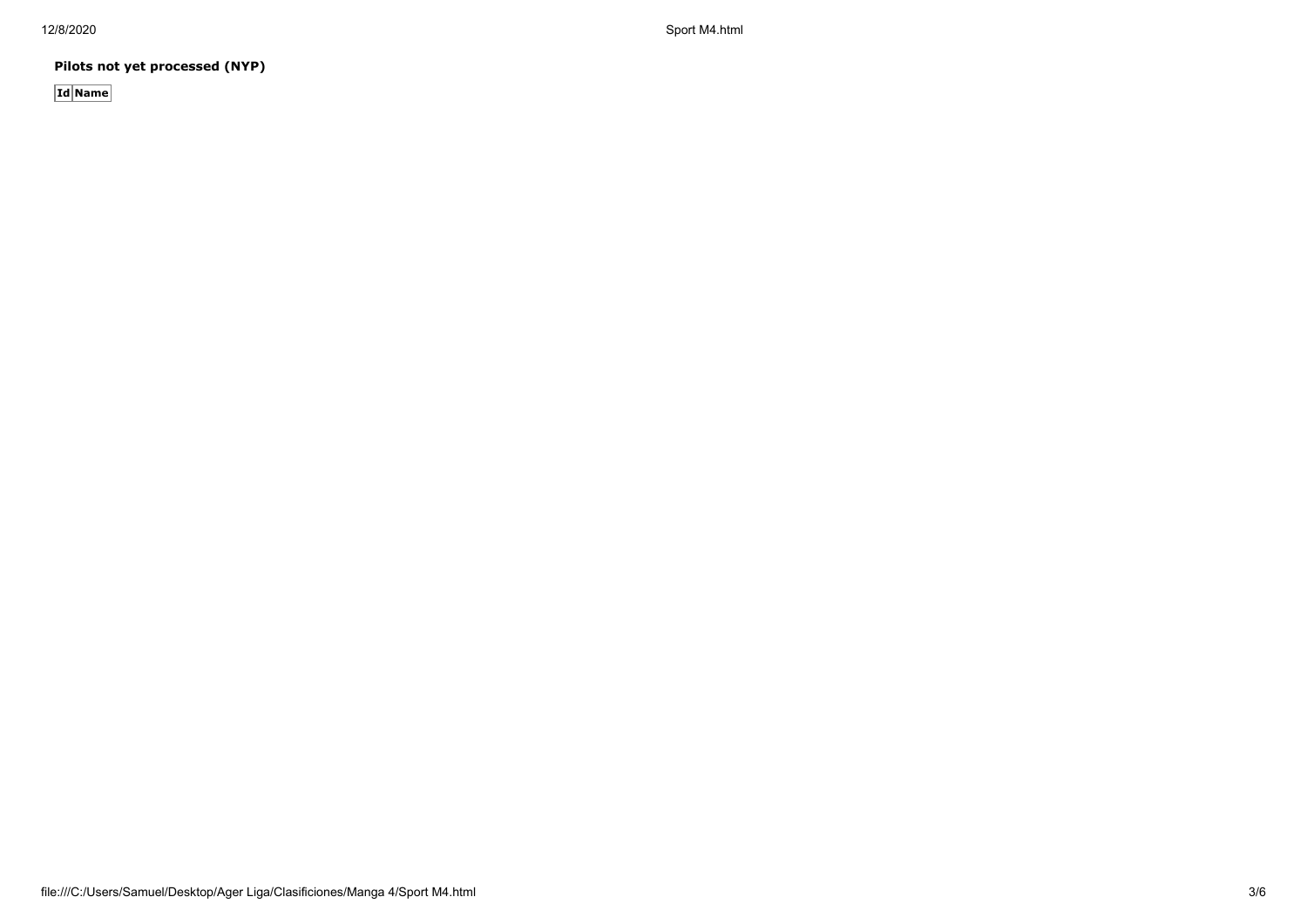### **Task statistics**

| param                           | value                     |
|---------------------------------|---------------------------|
| ss distance                     | 65.592                    |
| task_distance                   | 71.711                    |
| launch_to_ess_distance          | 68.904                    |
| no_of_pilots_present            | 23                        |
| no_of_pilots_flying             | 23                        |
| no_of_pilots_lo                 | 23                        |
| no_of_pilots_reaching_nom_dist  | 1                         |
| no_of_pilots_reaching_es        | 0                         |
| no_of_pilots_reaching_goal      | 0                         |
| sum_flown_distance              | 249.269                   |
| best_dist                       | 48.555                    |
| best_time                       | 0                         |
| worst_time                      | 0                         |
| qnh_setting                     | 1013.25                   |
| no_of_pilots_in_competition     | 29                        |
| no of pilots landed before stop | 0                         |
| sum_dist_over_min               | 163.152                   |
| sum_real_dist_over_min          | 163.152                   |
| sum_flown_distances             | 249.269                   |
| best_real_dist                  | 48.555                    |
| last_start_time                 | 2020-08-11T14:00:00+02:00 |
| max_time_to_get_time_points     | 0                         |
| goalratio                       | 0                         |
| arrival_weight                  | 0                         |
| departure_weight                | 0                         |
| leading_weight                  | 0.162                     |
| time_weight                     | 0                         |
| distance_weight                 | 0.838                     |
| smallest_leading_coefficient    | 3.0592                    |
| available_points_distance       | 278.5358                  |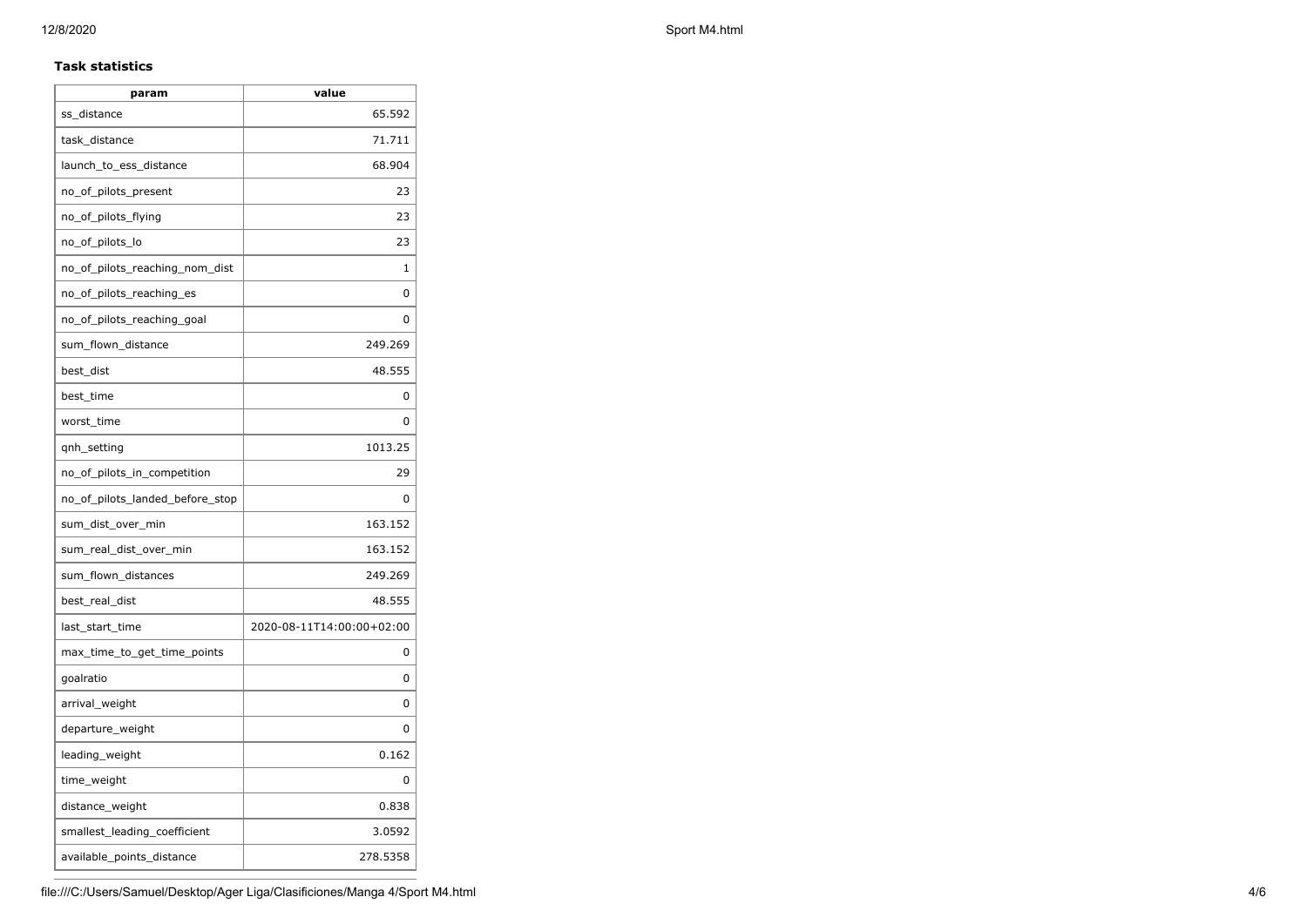**param value** available\_points\_time available of the contract of the contract of the contract of the contract of the contract o available\_points\_departure 0 available\_points\_leading and absolute the state of the state of the state of the state of the state of the sta available\_points\_arrival available of the control of the control of the control of the control of the control o time\_validity 1 launch\_validity 1 distance\_validity and all the control of the control of the control of the control of the control of the control of the control of the control of the control of the control of the control of the control of the control of t stop\_validity 1 day\_quality 0.3324 ftv\_day\_validity 0.3323 time\_points\_stop\_correction | 0

## **Scoring formula settings**

| param                                        | value        |
|----------------------------------------------|--------------|
| id                                           | GAP2020      |
| use_distance_points                          | 1            |
| use_time_points                              | $\mathbf{1}$ |
| use_departure_points                         | 0            |
| use_leading_points                           | 1            |
| use_arrival_position_points                  | 0            |
| use_arrival_time_points                      | 0            |
| time_points_if_not_in_goal                   | 0            |
| jump_the_gun_factor                          | 0            |
| jump_the_gun_max                             | 0            |
| use_1000_points_for_max_day_quality          | 0            |
| normalize_1000_before_day_quality            | 0            |
| time_validity_based_on_pilot_with_speed_rank | 1            |
| bonus_gr                                     | 4            |
| no_pilots_in_goal_factor                     | 0.8          |
| task_stopped_factor                          | 0.7          |
| min dist                                     | 4            |
| nom_dist                                     | 40           |

### 12/8/2020 Sport M4.html